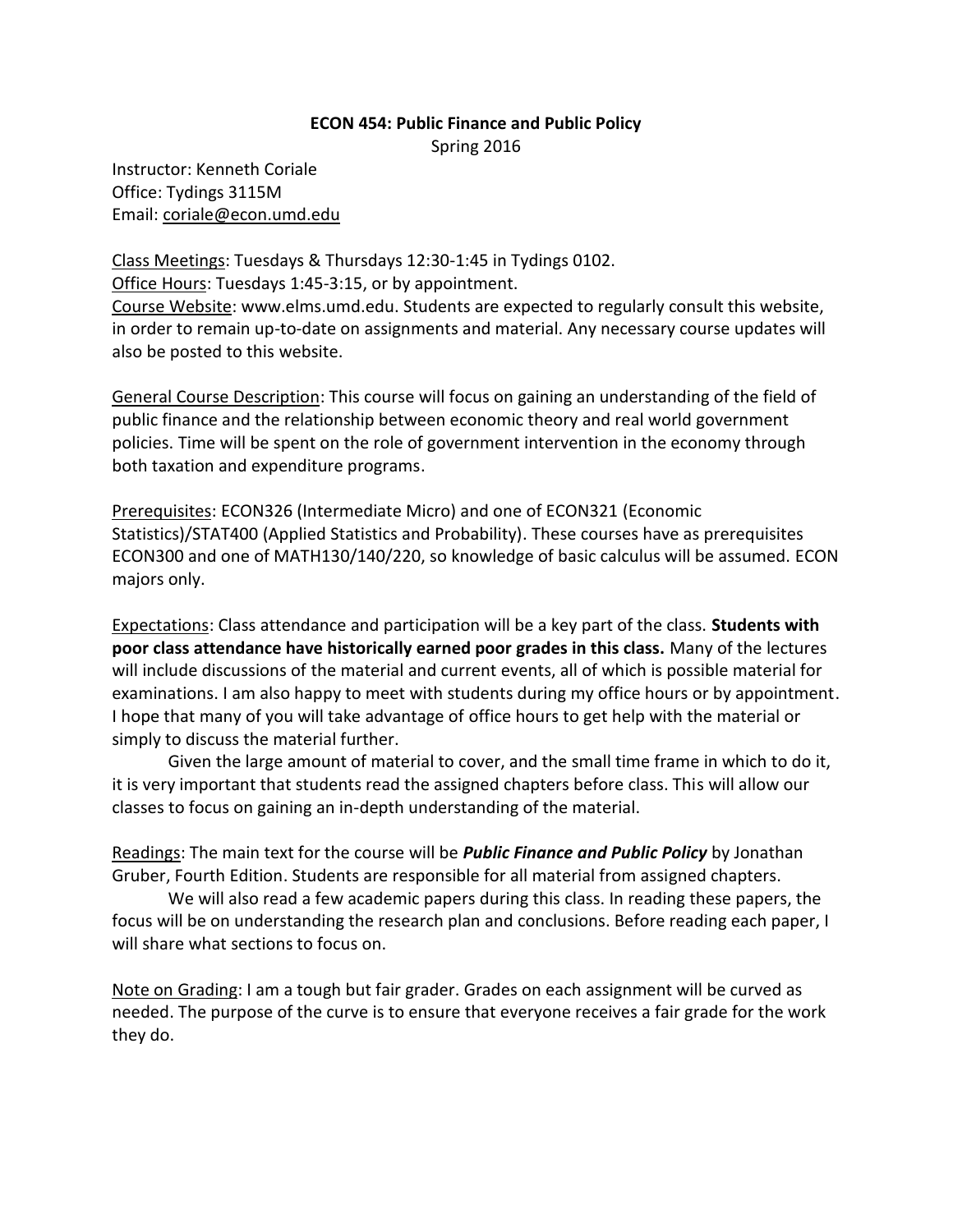Course Requirements:

Your grade will be composed of:

1) Midterm Exam – 25%

2) Final Exam – 45%

3) Two Problem Sets – 20% - Working together on problem sets is encouraged, but you should not be copying answers from other students. Each student should turn in their own problem set.

4) Class Participation – 10%

Excused Absence Policy: Exams are Major Graded Events and make-ups will only be given based on an excuse with documentation that complies with university policy (medical conditions, religious observances, participation in university events at the request of university authorities, and compelling circumstances beyond the student's control). For medical absences, this means documentation from a physician.

Honor Code: The University Honor Code provides a set of standards of academic integrity that will be enforced in this class. For more information on the honor code, please visit www.shc.umd.edu

University Closings and Delays: In the event of a university wide change in schedule, information will be posted at www.umd.edu. Students can also call 301-405-7669 for university closing updates. Information on the status of assignments in these situations will be given through the course website.

Copyright Notice: Course lectures and other material are copyrighted works and may not be reproduced for purposes beyond personal use without written permission. Recordings of class or lecture are also not permitted without written permission.

Accommodations: Any students who require disability accommodations in this course should provide documentation to the instructor during the first two weeks of class.

Class Schedule (Subject to change):

| Week of Jan 26th: | Chapter 1: Why Study Public Finance?<br><b>Chapter 2: Theoretical Tools of Public Finance</b>           |
|-------------------|---------------------------------------------------------------------------------------------------------|
| Week of Feb 2nd:  | <b>Chapter 3: Empirical Tools of Public Finance</b><br>Chapter 4: Budget Analysis and Deficit Financing |
| Week of Feb 9th:  | <b>Chapter 8: Cost-Benefit Analysis</b><br>Chapter 9: Political Economy                                 |